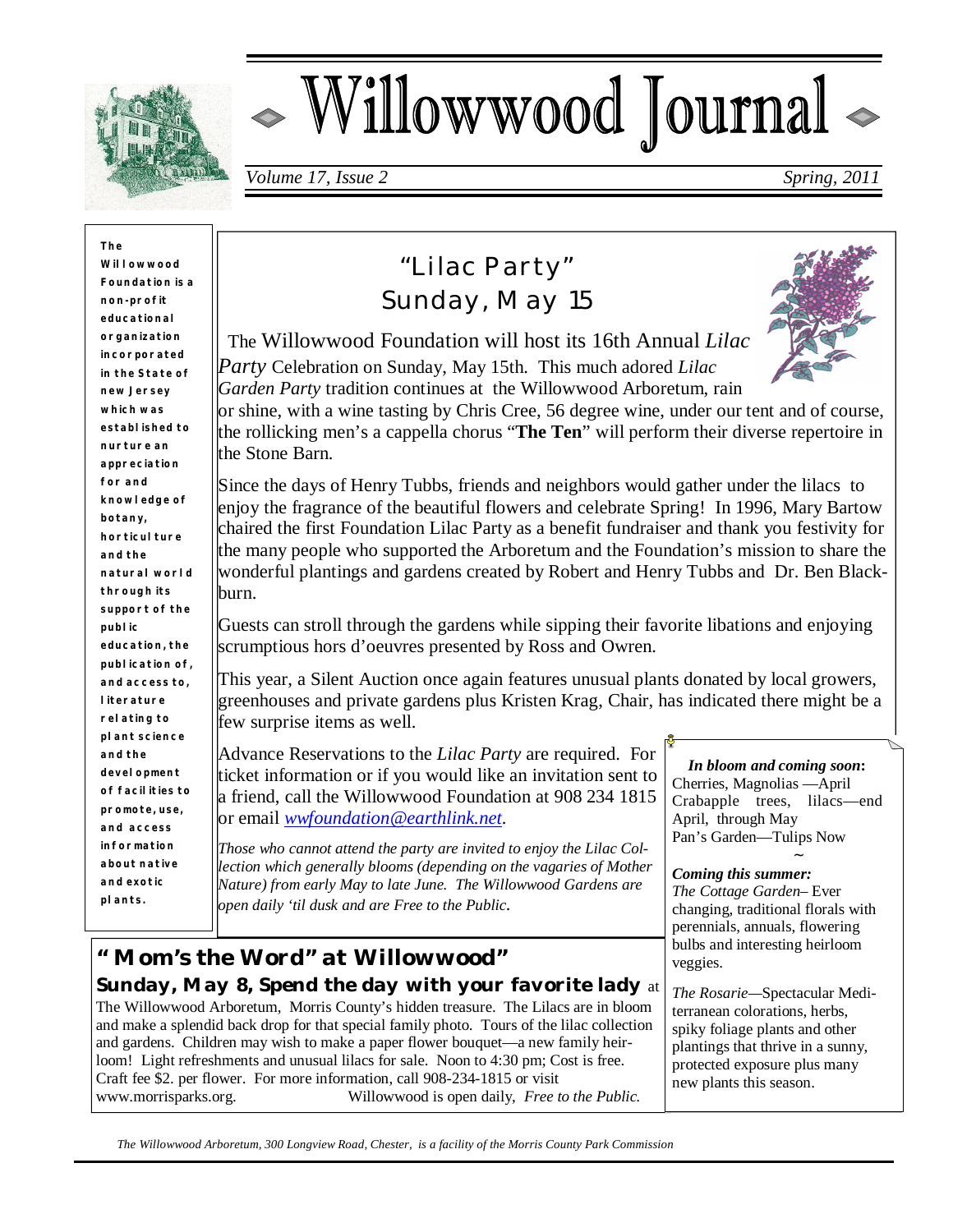## *Lilacs, Lilacs, Lilacs*....As

part of the *Lilac Party* tradition, a gift of a lilac will be distributed to all our guests. John Morse, MCPC Manager of Horticulture, has selected:

*For our Benefactors and Patrons: We offer two interesting varieties:*

We were delighted to find **Syringa vulgaris '***Firmament'***,** one of Lemoine's first blue lilacs, and



seldom available for sale. A choice lilac for your collection! 'Firmament' was introduced in 1932 by famed French Breeder Victor Lemoine. In late spring it produces outstanding fragrant, large, single, pale-sky blue flowers in densely branched spikes above medium-green, heart-shaped leaves. Prune by July if needed. Perfect for shrub border. Native to east-

ern Europe, cultivated since 1563.

**Or**



#### **Syringa x hyacinthiflora '***California Rose***'** can grow to

15-20' and spread to 10'. Full sun to light shade. Blooms from late Spring. Dark pink buds turn to pale lilac pink flower clusters Needs good drainage. Winter hardy. A Descanso Hybrid Lilac bred by Sobeck with 'Lavender Lady' ancestry for the warmer Southern California climate; the name was registered in 1966.



*For our Sponsors*: *Choices include* :

**Syringa vulgaris**  *'Adelaide Dunbar'*  Introduced in 1916.

Sweetly fragrant double purple flowers appear above excellent dark bright green foliage. Mildew resistant. Sun. Named for New York park horticulturist John Dunbar 's wife (the man responsible for creating "Lilac City" in Rochester), this classic variety has never been equaled.

## **Syringa vulgaris**  *'Charm'*

Charm has extremely single pink fragrant Flowers on 4 to 8" dense panicles.



Blooms Late Spring. Next years' buds are produced by midsummer, prune before July. Very hardy. Native to eastern Europe, cultivated since 1563.



#### **Syringa**

 *'Fiala Remembrance'*  Yellow buds open to fragrant clouds of large, fully double,

creamy white flowers in Mid/late May – a fitting tribute to Fr. Fiala. Well utilized as hedges. Adaptable to seashore conditions. 8-10'.

*Syringa 'Wonderblue'* A beautiful mid spring blooming French hybrid with intensely fragrant showy pale blue flowers in upright panicles; compact habit, very hardy, tends to sucker, ideal as a low screen; full

sun; well-drained soil.

Excellent for cutting. Bluish-green foliage.



 $\frac{3}{60} - \frac{3}{60} - \frac{3}{60} - \frac{3}{60}$ 

 $\frac{3}{6}$   $\frac{3}{6}$ 

 $\frac{1}{2}$ 

 $\sim$   $\sim$ 

।<br>∘°

 $\frac{8}{3}$   $\frac{8}{3}$ 

 $\frac{1}{2}$ 

 $\frac{8}{3}$ 

 $\ddot{\phantom{0}}$  $\frac{1}{2}$  $\frac{1}{2}$ 

 $\sim$   $\sim$ 

 $\overline{\phantom{0}}$ 

 $\frac{5}{2}$ 

## **Seeds for Sale!**

 $\sim$   $\sim$   $\sim$   $\sim$   $\sim$ 

The Willowwood Foundation is offering packets of seeds at \$3.00 a package or two for \$5.00 including postage. List available by email.

 These limited supply seeds were collected from the gardens, arboretum, and natural areas by Willowwood staff and the Horticulture Volunteers at the Willowwood and Frelinghuysen Arboreta.

Orders filled promptly. Mail check to the Willowwood Foundation, PO Box 218, Gladstone, NJ 07934. Email: wwfoundation@earthlink.net

'.

*The "Lilac Party"*



*Sunday , May 15, 2011*

4:30 pm

**Wine Tasting by Master of Wine, Chris Cree**

 **a cappella music by "The Ten"** 

*Thank you !* 

Peapack Gladstone Bank

\* 56 degree wine Morris County Park Commission Tree Tech, Inc.

▁<br>┌<mark>┌◈──°°──°°──°°──°°──°°──°°</mark>──°°<del>──°°</del>──°°<del>──°</del>°

**Thank you** To the friends of Willowwood who made generous donations this winter to help fund the Tubbs' & Blackburn legacy:

Mr. and Mrs. David Callard *IMO Mrs. Fern Blackburn* Mrs. Amy Daley Mr. Salvatore P. Giardina Mr. Robert Groff *IMO Tim Groff* Mr. and Mrs. John Hamann *IHO Mrs. Janet Allocca* Mr. and Mrs. Robert Holland The Kirk and Megan Kellogg Foundation. Mr. John Sulpy, Jr. Ms. Denise Ullem *IHO Mrs. Gail Kreitzer* Mr. and Mrs. Robert Zimmerman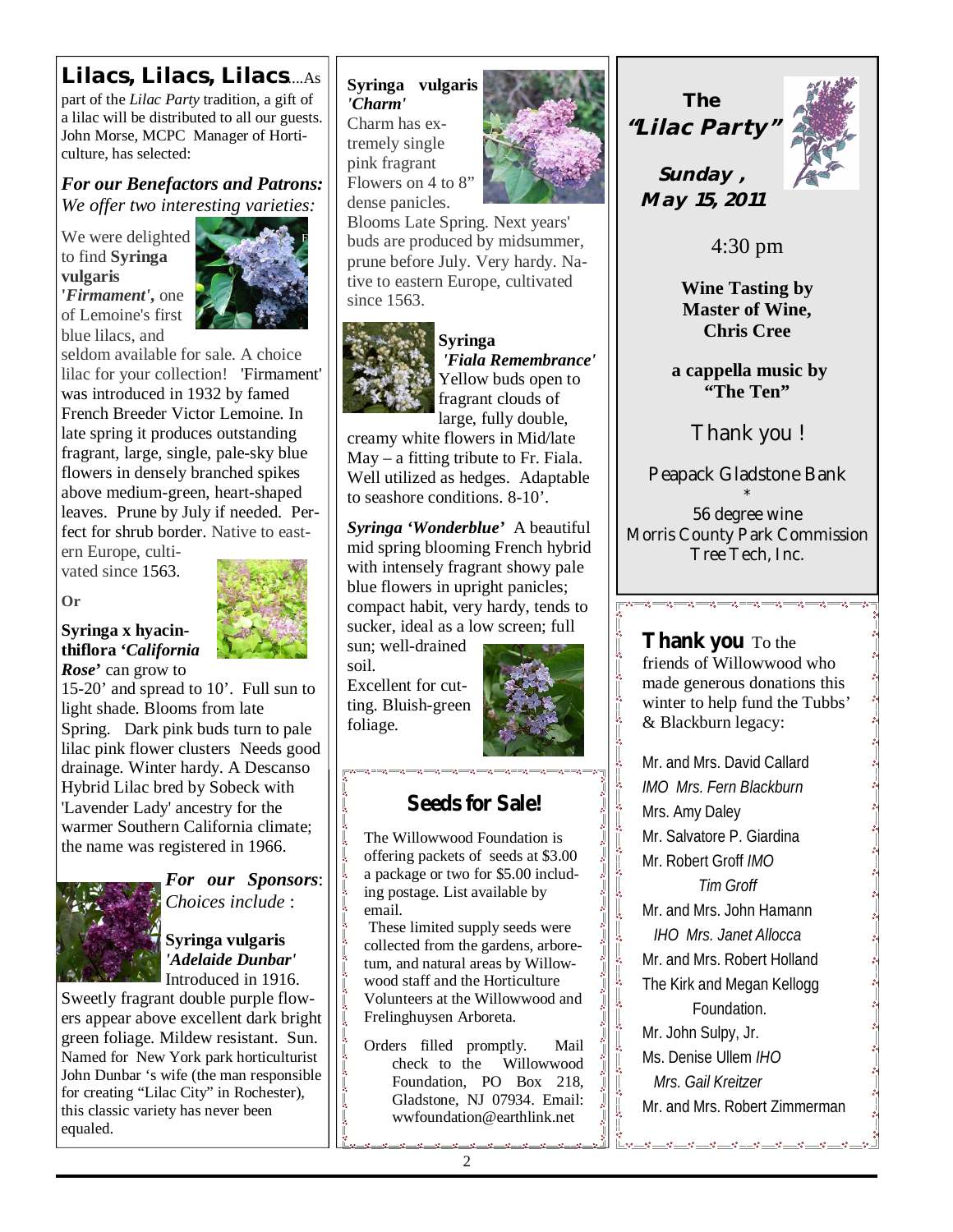## The Willowwood Foundation announces new book project:

Last Fall*,* after successful completion of the *History of Willowwood* by noted horticultural author, Marta McDowell, it was decided that a companion book of color photographs featuring Willowwood and its wonderful gardens portrayed in all four seasons was needed. A request was made to local and visiting photographers to submit their very best photos. Literally several thousand incredible choices poured in! Trustees Ray Rogers and Dan Will began the difficult task of choosing and compiling the 'best of the best' photographs this winter and recently announced that *A Walk Through Willowwood -* a four color book would be avail-

able for pre-publication orders at Mother's Day and the *Lilac Party*  this May.

*The History of Willowwood* by Marta McDowell, commissioned by the Willowwood Foundation after the 2008 Centennial year, is the result of many months of intensive research within the Morris County Park Commission, Rutgers and Drew University and several Somerset Hills Garden Clubs archives, the

Tubbs and Blackburn papers and interviews with many local friends of Hal Tubbs, Dr. Ben Blackburn and the Willowwood Foundation. Filled with historical photos and personal remembrances, Ms. McDowell has created a colorful picture of the Tubbs' family, Dr. Blackburn and their dreams of establishing a public arboretum. The Foundation plans publication this Spring in time for sale at Mother's Day and the *Lilac Party.*

Observation Platform to honor Dr. "Ted" Stiles, Past President of the Willowwood Foundation and long term trustee, will be built this Spring and should be completed early summer. John Morse, Manager of Horticulture, said that a 16x16' grade level platform made of Trex would be located between two



walking trails at the eastern edge of the Hacklebarney field just beyond the Lilac Collection and north west of the Tubbs' House. The platform, a perfect site for Ted's friends and fellow hikers to rest in the warmth of the sun and enjoy one of the places Ted loved so much, faces down a

gentle slope to the west towards the meadows and Bamboo Brook.

Dr. Edmund W. "Ted" Stiles was a Rutgers Professor and scientist whose passion was the natural world. His students went on to conserve wildlife habitat around the world. An ardent conservationist, Ted was responsible for preserving thousands of acres of meadows and precious green spaces remaining open throughout New Jersey.

At Willowwood, Ted's greatest contribution was to oversee the plant collections' curation so that the botanical history was preserved. He developed a computerized database into which all Ben Blackburn's handwritten plant notes were transcribed. Still in use today, it contains over 21,000 plant accessions and more than 9300 plant names. A stickler for botanical accuracy he developed protocols to ensure all plants were correctly identified and labeled. He also developed a computerized plant mapping program to map all of the trees and shrubs especially the key collections. One of his graduate students' projects was to photograph every lilac on the property and note it on his plant map.

Ted also served on the Willowwood Arboretum Committee, helping to shape its horticultural future. Ted Stiles was the epitome of an environmentalist, a conservationist and a true steward of the land, its flora and fauna.

|  | Maintaining the beautiful     |  |
|--|-------------------------------|--|
|  | gardens at the Willowwood     |  |
|  | Arboretum and now Bam-        |  |
|  | boo Brook takes constant      |  |
|  | dedication and enthusiastic   |  |
|  | teamwork. The hands on        |  |
|  | Spring thru Fall Garden-      |  |
|  | Works program brings vol-     |  |
|  | if unteers to the gardens one |  |
|  | weekday morning to assist     |  |
|  | our park staff with various   |  |
|  | projects throughout the year. |  |
|  | Enthusiastic amateurs and     |  |
|  | friendly master gardeners     |  |
|  | learn and work together in    |  |
|  | three short magical hours in  |  |
|  |                               |  |
|  | beautiful gardens.            |  |
|  | Contact Kate Gutierrez at     |  |
|  | 973.326.7629, or              |  |
|  | : kgutierrez@morrisparks.net. |  |
|  |                               |  |

**Wanted: Gardeners**

米

\*\*\*\*\*\*\*\*\*\*

\*\*\*\*\*\*\*\*\*\*

#### **Garden Plant Labels:**

Did you ever wonder about the embossed metal tags that identify the trees, shrubs and plants at Willowwood? Would you like them to identify plants in your garden?

 The copper colored tag accommodates 6 lines and generally lists botanical and common name, planting date, etc. OR we can customize the tags with whatever personal or planting information you would like to incorporate.

Purchase customized tags by contacting the Willowwood Foundation at *908-234-1815 or email your order to: wwfoundation@earthlink.net.*

Label size: 1 3/4 x 3 1/2 inches. Cost: *\$20.00 for a minimum order of 10 labels; \$1.75 each additional label*

#### *Party'ers Wanted***!**

 Trees with twinkling lights surround the WW Stone Barn & your very own private tent with room for 200 + dancing, creating a magical setting for any "very special" event.

The Seasonal Gardens are glorious and perfect for photo ops. Willowwood or Bamboo Brook with its beautiful reflecting pools can be the setting for *your perfect party* wedding, birthday, anniversary, etc. Now booking 2011 and 2012. *Call the MCPC Event Specialist at*  973-326-*7619.*